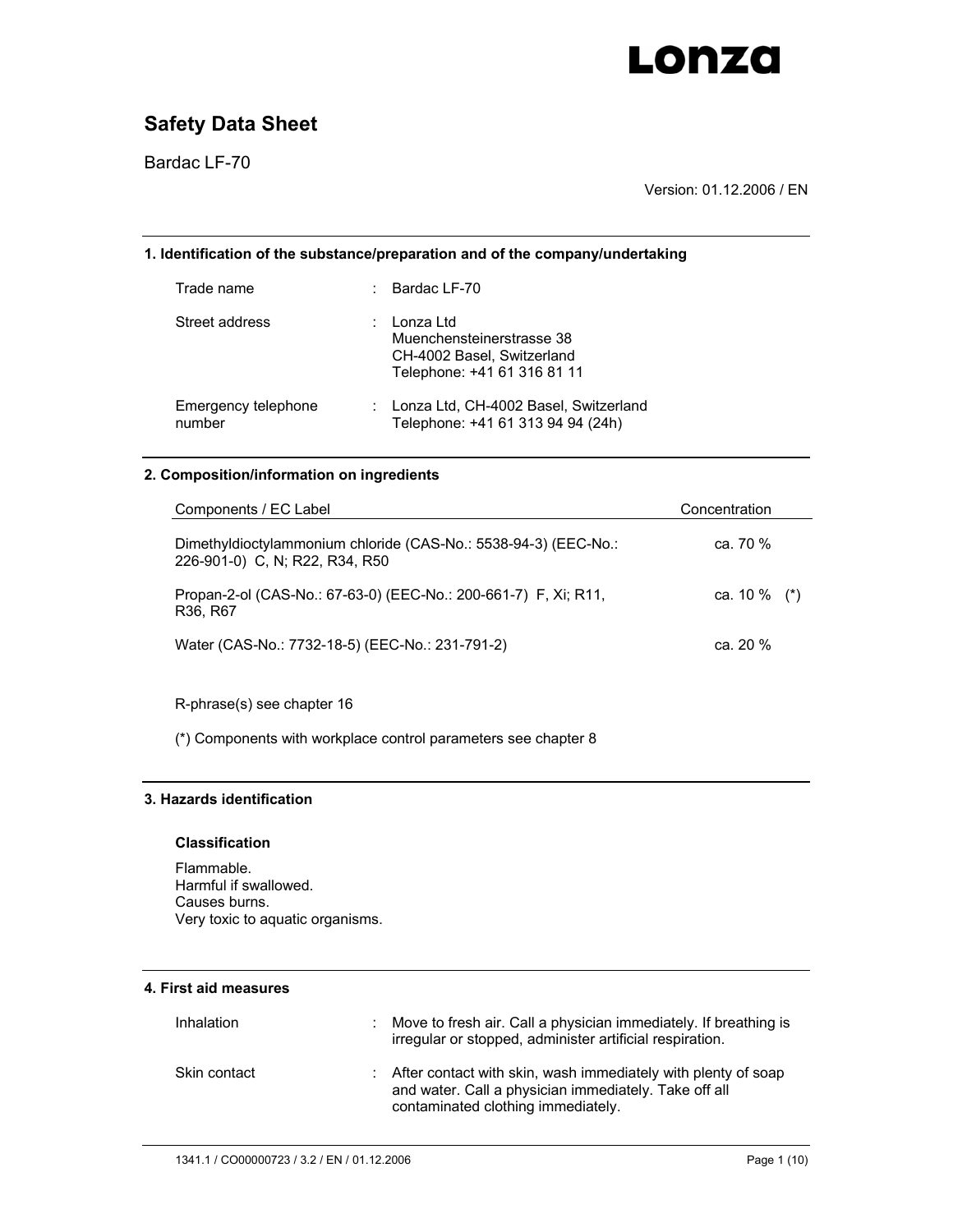

| Bardac LF-70                                      |    |                                                                                                                                                                                                           |
|---------------------------------------------------|----|-----------------------------------------------------------------------------------------------------------------------------------------------------------------------------------------------------------|
|                                                   |    | Version: 01.12.2006 / EN                                                                                                                                                                                  |
| Eye contact                                       |    | Immediately flush eye(s) with plenty of water. Call a physician<br>immediately.                                                                                                                           |
| Ingestion                                         |    | Call a physician immediately. Clean mouth with water and drink<br>afterwards plenty of water. Do not induce vomiting without<br>medical advice. Never give anything by mouth to an<br>unconscious person. |
| Notes to physician                                |    |                                                                                                                                                                                                           |
| Symptoms                                          |    | Causes severe irritation of eyes, skin and mucous membranes.                                                                                                                                              |
| 5. Fire-fighting measures                         |    |                                                                                                                                                                                                           |
| Suitable extinguishing<br>media                   |    | Dry powder, Water spray, Foam                                                                                                                                                                             |
| Specific hazards during fire<br>fighting          | ÷. | Heating or fire can release toxic gas.                                                                                                                                                                    |
| Special protective<br>equipment for fire-fighters |    | In the event of fire, wear self-contained breathing apparatus.                                                                                                                                            |
| Additional advice                                 |    | Use water spray to cool unopened containers.                                                                                                                                                              |
| 6. Accidental release measures                    |    |                                                                                                                                                                                                           |
| Personal precautions                              |    | Use respirator when performing operations involving potential                                                                                                                                             |

|                           | exposure to vapour of the product.                                                                                                                                                                                                       |
|---------------------------|------------------------------------------------------------------------------------------------------------------------------------------------------------------------------------------------------------------------------------------|
| Environmental precautions | : Do not flush into surface water or sanitary sewer system.                                                                                                                                                                              |
| Methods for cleaning up   | Contain spillage, and then collect with non-combustible<br>absorbent material, (e.g. sand, earth, diatomaceous earth,<br>vermiculite) and place in container for disposal according to<br>local / national regulations (see section 13). |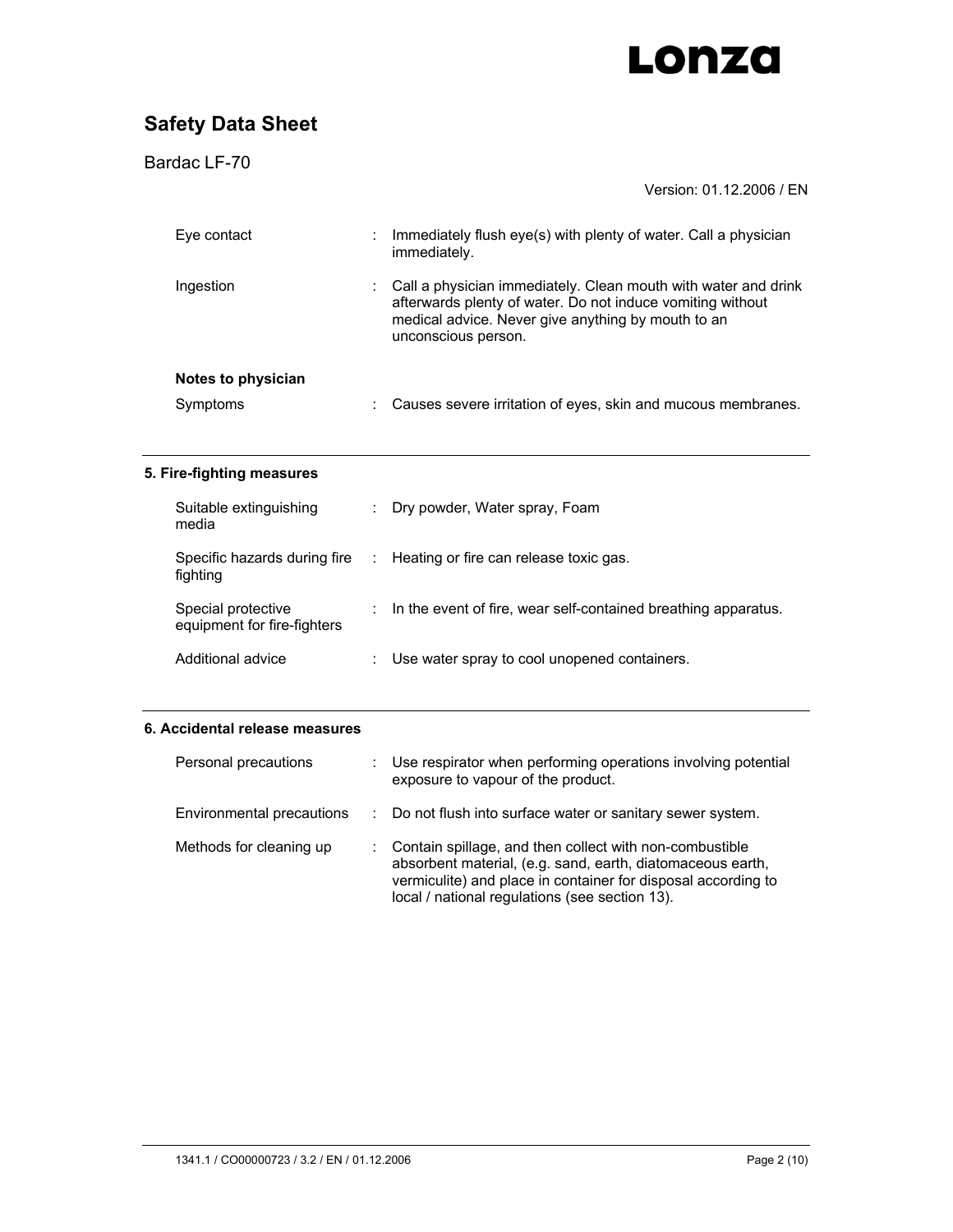# **Safety Data Sheet**

Bardac LF-70

Version: 01.12.2006 / EN

| 7. Handling and storage                            |    |                                                                                                                                                            |
|----------------------------------------------------|----|------------------------------------------------------------------------------------------------------------------------------------------------------------|
| <b>Handling</b>                                    |    |                                                                                                                                                            |
| Safe handling advice:                              |    | : Avoid contact with skin and eyes. Provide sufficient air<br>exchange and/or exhaust in work rooms.                                                       |
| Advice on protection<br>against fire and explosion |    | Highly flammable. Keep away from sources of ignition - No<br>smoking. Take precautionary measures against static<br>discharges.                            |
| <b>Storage</b>                                     |    |                                                                                                                                                            |
| Requirements for storage<br>areas and containers   | ÷. | Keep container tightly closed. To maintain product quality, do<br>not store in heat or direct sunlight. Keep in a dry, cool and well-<br>ventilated place. |

## **8. Exposure controls / personal protection**

### **Components with workplace control parameters**

#### **Propan-2-ol** (CAS-No. 67-63-0):

### DFG-MAK/BAT/TRK-Value-List Germany (2002)

| Exposure limit(s)<br>Short term exposure limit | $\therefore$ 200 ml/m3 500 mg/m3<br>Damage to fetus unlikely if the occupational exposure<br>limit values are not exceeded.<br>$\therefore$ Peak-limit category II(2)                                                    |
|------------------------------------------------|--------------------------------------------------------------------------------------------------------------------------------------------------------------------------------------------------------------------------|
| Switzerland SUVA Limit Values (2003)           |                                                                                                                                                                                                                          |
| Exposure limit(s)<br>Short term exposure limit | $\therefore$ 200 ml/m3 500 mg/m3<br>Damage to fetus unlikely if the occupational exposure<br>limit values are not exceeded.<br>Biological monitoring<br>: $400 \text{ ml/m}3$ ; 1 000 mg/m3<br>4 times 15 min. per shift |
| US ACGIH                                       |                                                                                                                                                                                                                          |
| Exposure limit(s)                              | $: 200 \text{ ml/m}$ 3<br>Carcinogenicity: group A4                                                                                                                                                                      |
| Short term exposure limit                      | : $400 \text{ ml/m}$ 3                                                                                                                                                                                                   |
| IDLH value                                     | 2 000 ppm                                                                                                                                                                                                                |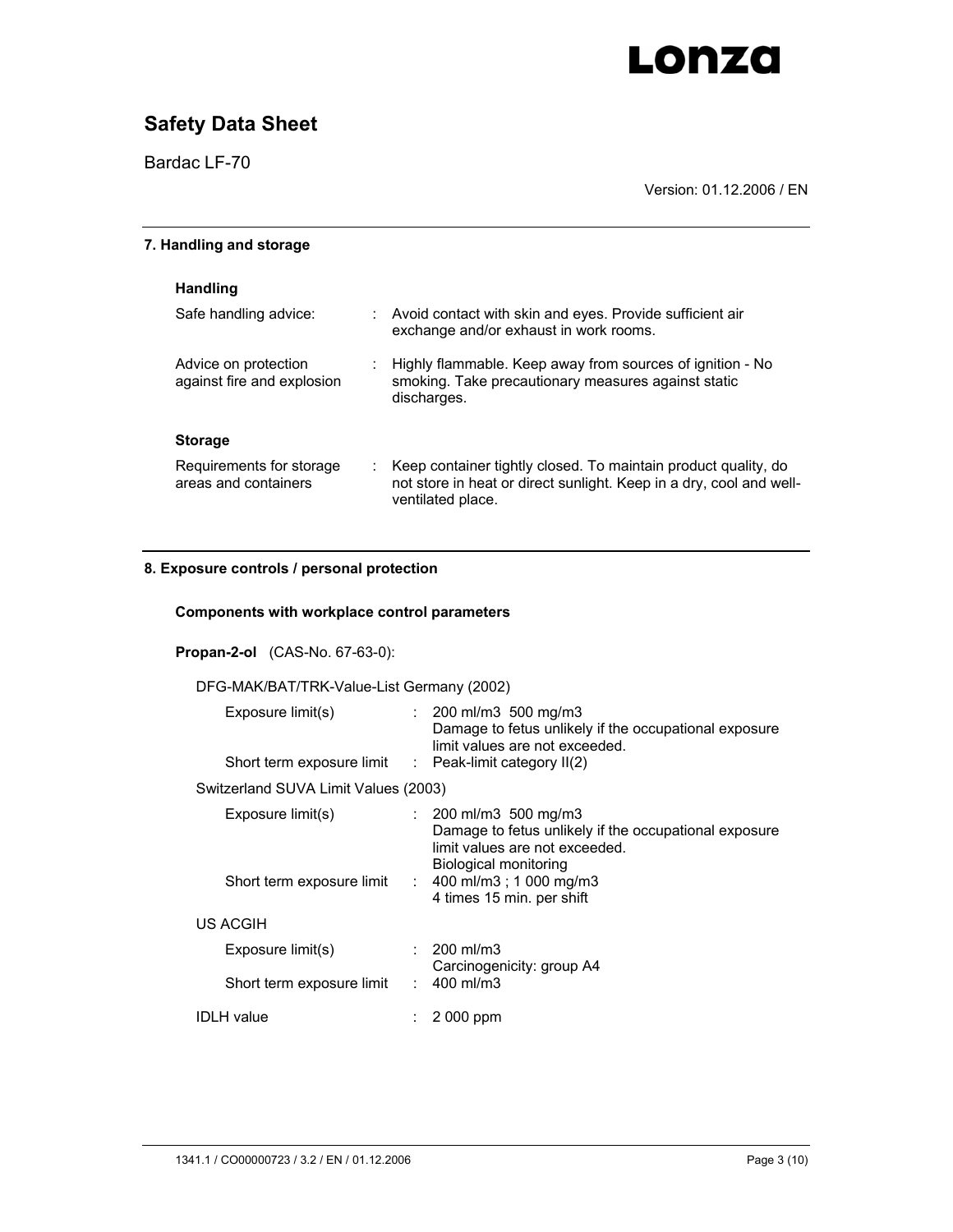

Bardac LF-70

Version: 01.12.2006 / EN

| Personal protective equipment |  |                                                                                                                     |  |  |
|-------------------------------|--|---------------------------------------------------------------------------------------------------------------------|--|--|
| Hygiene measures              |  | Avoid contact with skin, eyes and clothing. Wash hands before<br>breaks and immediately after handling the product. |  |  |
| Respiratory protection        |  | In the case of vapour formation use a respirator with an<br>approved filter.                                        |  |  |
| Hand protection               |  | Wear suitable gloves.                                                                                               |  |  |
| Eye protection                |  | Wear eye/face protection.                                                                                           |  |  |
| Skin and body protection      |  | Wear suitable protective clothing, gloves and eye/face<br>protection.                                               |  |  |

## **9. Physical and chemical properties**

| Appearance           |    |                                            |
|----------------------|----|--------------------------------------------|
| State of aggregation | t. | liquid                                     |
| Colour               |    | light yellow                               |
| Odour                |    | $: a$ romatic                              |
| Safety data          |    |                                            |
| рH                   |    | : $6,5 - 8(10 \text{ g/l}; 20 \text{ °C})$ |
| Setting point        |    | : $< 5 °C$                                 |
| Flash point          |    | $:$ $\,$ ca. 30 $\,^{\circ}$ C $\,$        |
| Density              |    | : $0,915$ g/cm3 (20 °C)                    |
| Water solubility     | ÷. | completely miscible                        |
| Viscosity, dynamic   |    | : 35 mPa.s (20 $^{\circ}$ C)               |

## **10. Stability and reactivity**

| Conditions to avoid: | $:$ no data available             |
|----------------------|-----------------------------------|
| Hazardous reactions  | : Stable under normal conditions. |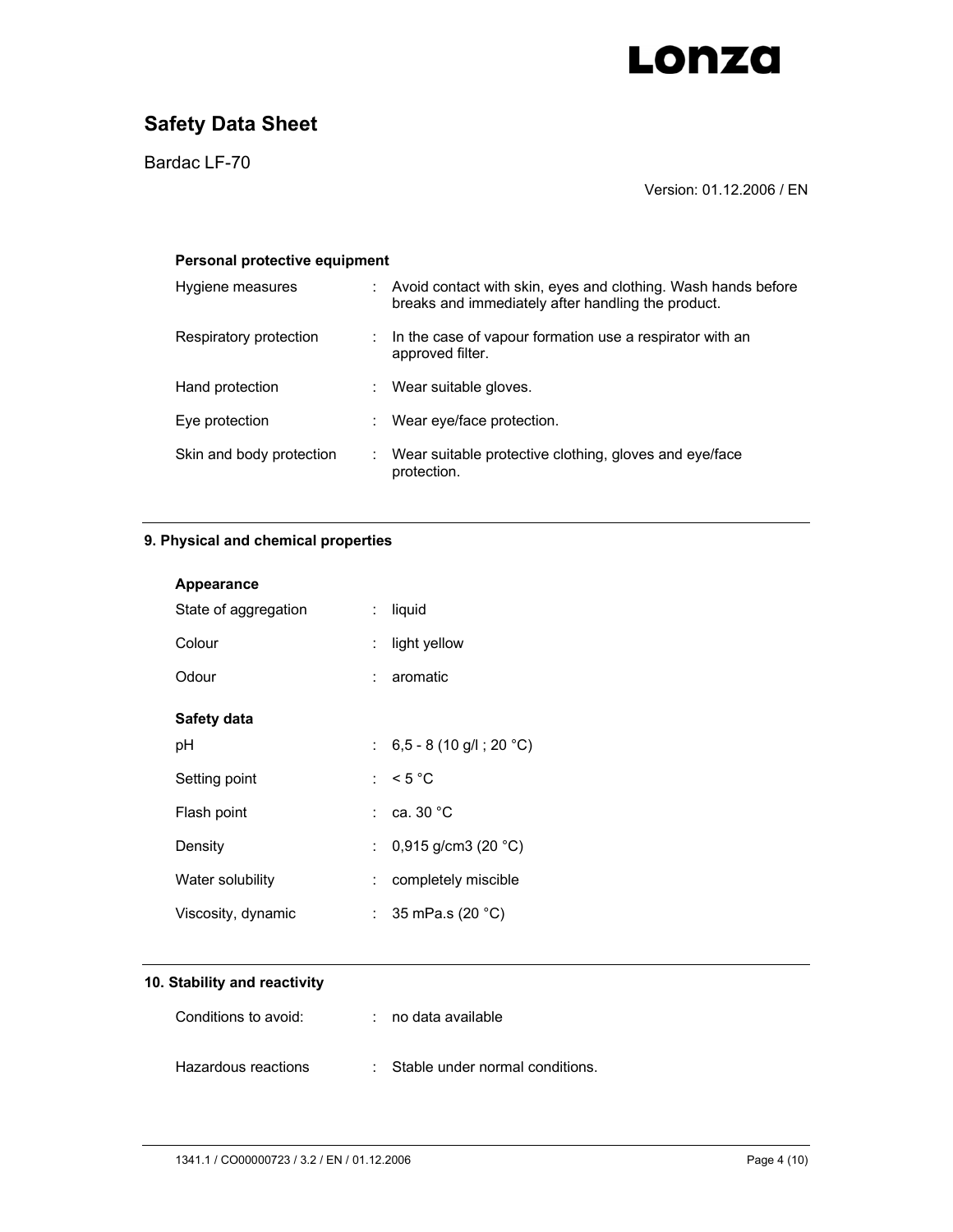

Bardac LF-70

Version: 01.12.2006 / EN

| 11. Toxicological information |   |                                               |  |
|-------------------------------|---|-----------------------------------------------|--|
| Acute oral toxicity (LD50)    |   | $\therefore$ 200 - 2000 mg/kg<br>Species: rat |  |
| Skin irritation               | ÷ | Corrosive<br>Species: rabbit                  |  |
| Eye irritation                |   | Corrosive<br>Species: rabbit                  |  |

## **12. Ecological information**

The following ecotoxicological data refer to:

| <b>Ecotoxicity effects</b>       |                                                                                                                                  |  |  |  |
|----------------------------------|----------------------------------------------------------------------------------------------------------------------------------|--|--|--|
| Toxicity to fish (LC50)          | : $0,35 \text{ mg/l}$<br>Species: Oncorhynchus mykiss (rainbow trout)<br>Acute toxicity<br>Exposure time: 96 h<br>Method: US-EPA |  |  |  |
| Toxicity to fish                 | : $0,55 \text{ mg/l}$<br>Species: Bluegill sunfish<br>Acute toxicity<br>Exposure time: 48 h<br>Method: US-EPA                    |  |  |  |
| Toxicity (other route)<br>(LC50) | $: > 2500$ ppm<br>Species: Mallard duck<br>Subacute toxicity<br>Exposure time: 8 d                                               |  |  |  |
| Toxicity (other route)<br>(LC50) | $\div$ 1 300 ppm<br>Species: Bobwhite quail<br>Subacute toxicity<br>Exposure time: 8 d                                           |  |  |  |
| Persistence and degradability    |                                                                                                                                  |  |  |  |
| Biodegradability<br>t.           | OECD Confirmatory Test: > 89 %<br>Testing period: 10 - 51 d<br>Method: OECD 303 A                                                |  |  |  |

**N,N-Dioctyl-N,N-dimethylammonium chloride** (CAS-No.: 5538-94-3)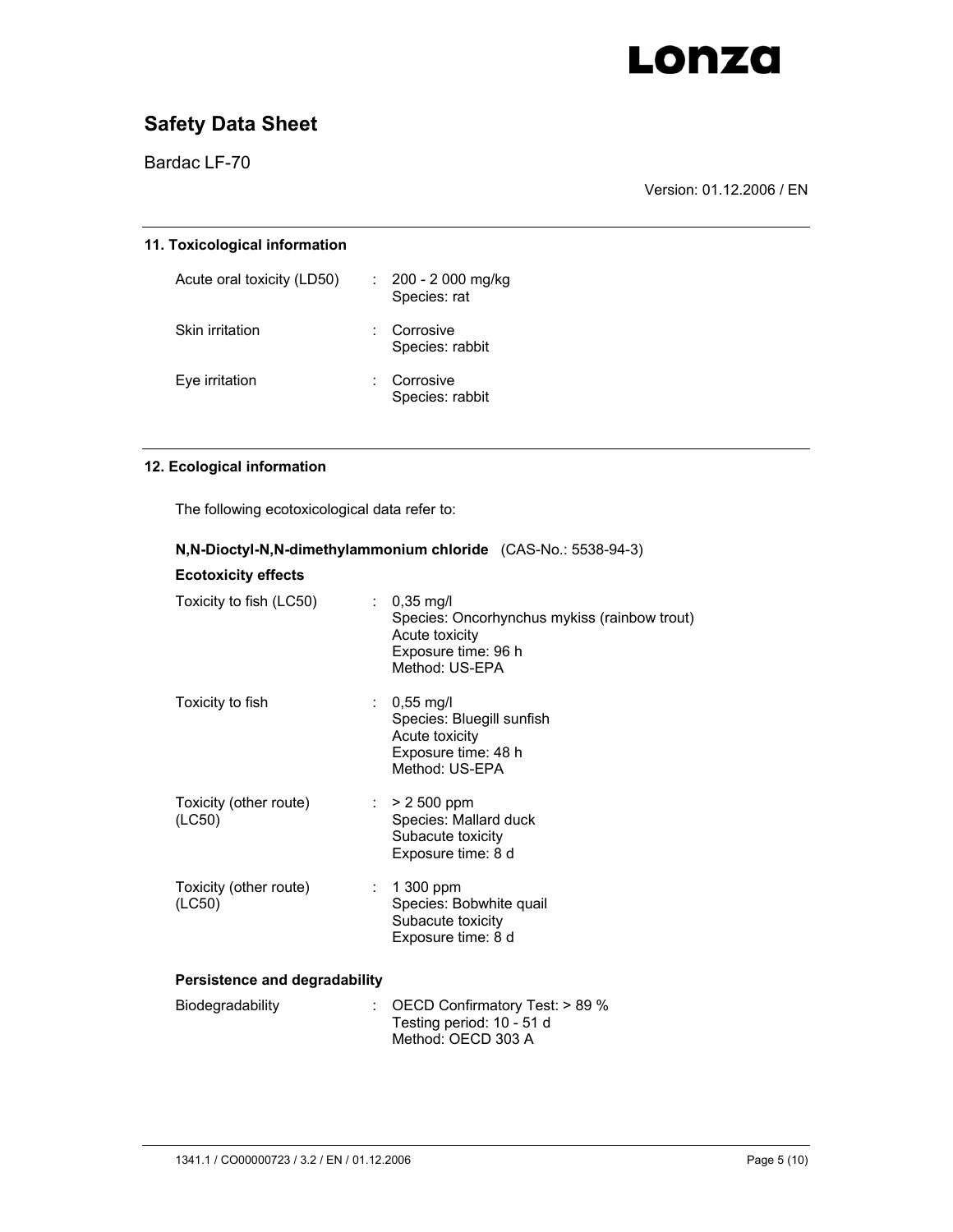

Bardac LF-70

Version: 01.12.2006 / EN

| 13. Disposal considerations |                                                                                                                     |
|-----------------------------|---------------------------------------------------------------------------------------------------------------------|
| Waste from residues         | The organic ingredients can be incinerated in a suitable<br>installation when in accordance with local regulations. |
| Contaminated packaging      | Where possible recycling is preferred to disposal or<br>incineration.                                               |
| 14. Transport information   |                                                                                                                     |
| <b>ADR</b>                  | Class: 8<br>Packaging group: II<br><b>Classification Code: CF1</b><br>Labels:<br>Corrosive substance No. 8          |
|                             | Flammable liquid No. 3                                                                                              |
|                             | Risk No.: $83$                                                                                                      |
| UN/ID No.                   | <b>UN 2920</b>                                                                                                      |
| Proper shipping name        | CORROSIVE LIQUID, FLAMMABLE, N.O.S.<br>(Dioctyldimethylammonium chloride; Isopropanol)                              |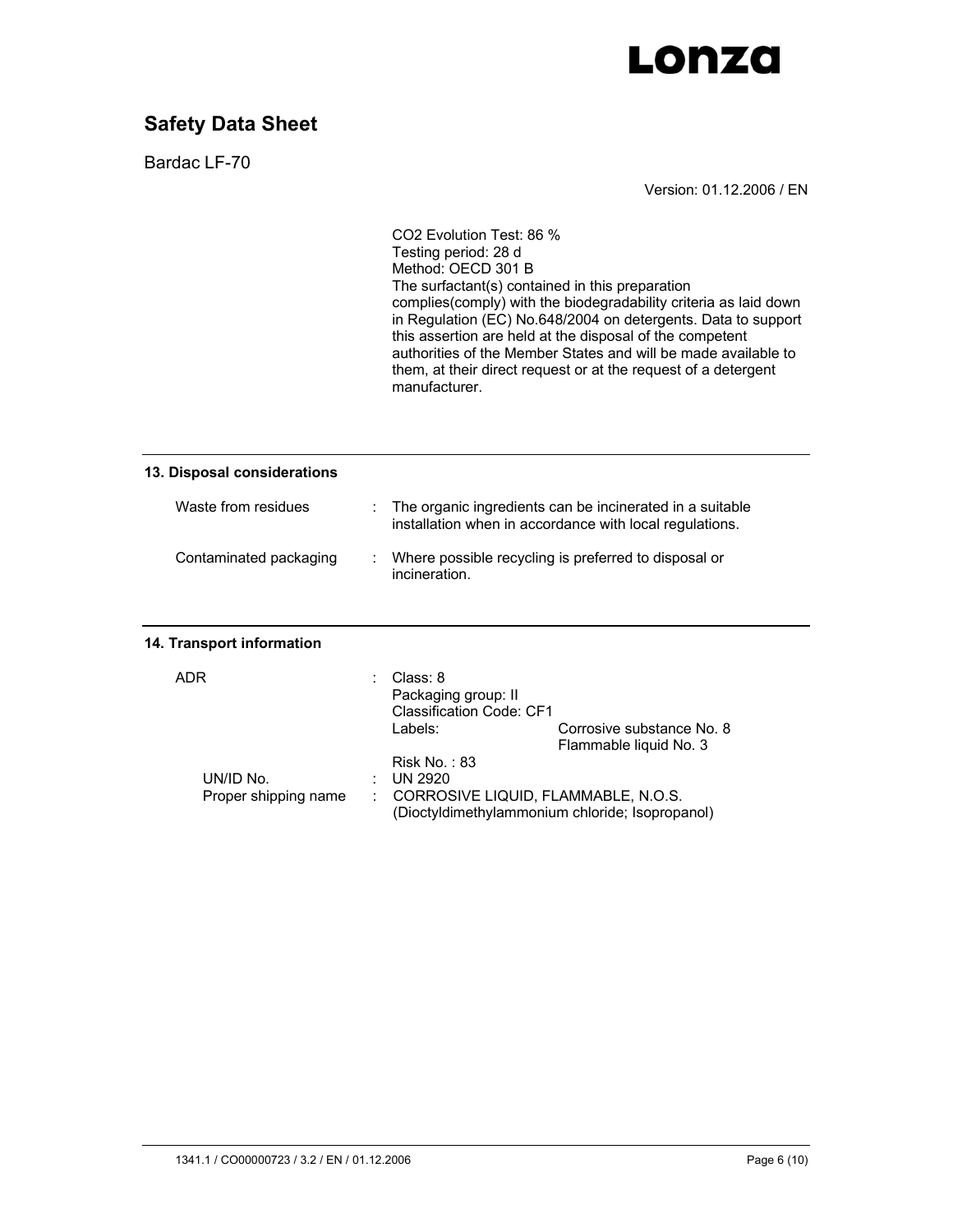# **Safety Data Sheet**

Bardac LF-70

Version: 01.12.2006 / EN

| <b>RID</b> |                                   | Class: 8<br>Packaging group: II<br><b>Classification Code: CF1</b><br>Labels:               | Corrosive substance No. 8                                                                                  |
|------------|-----------------------------------|---------------------------------------------------------------------------------------------|------------------------------------------------------------------------------------------------------------|
|            | UN/ID No.<br>Proper shipping name | Risk No.: $83$<br><b>UN 2920</b><br>CORROSIVE LIQUID, FLAMMABLE, N.O.S.                     | Flammable liquid No. 3<br>(Dioctyldimethylammonium chloride; Isopropanol)                                  |
|            | <b>IATA Cargo</b>                 | Class: 8<br>Packaging group: II<br>Labels:                                                  | Corrosive substance No. 8<br>Flammable liquid No. 3                                                        |
|            | UN/ID No.<br>Proper shipping name | Packing instruction (cargo aircraft): 812<br>UN 2920<br>Corrosive liquid, flammable, n.o.s. | (Dioctyldimethylammonium chloride; Isopropanol)                                                            |
|            | <b>IATA Passenger</b>             | Class: 8<br>Packaging group: II<br>Labels:                                                  | Corrosive substance No. 8<br>Flammable liquid No. 3                                                        |
|            | UN/ID No.<br>Proper shipping name | <b>UN 2920</b><br>Corrosive liquid, flammable, n.o.s.                                       | Packing instruction (passenger and cargo aircraft): 808<br>(Dioctyldimethylammonium chloride; Isopropanol) |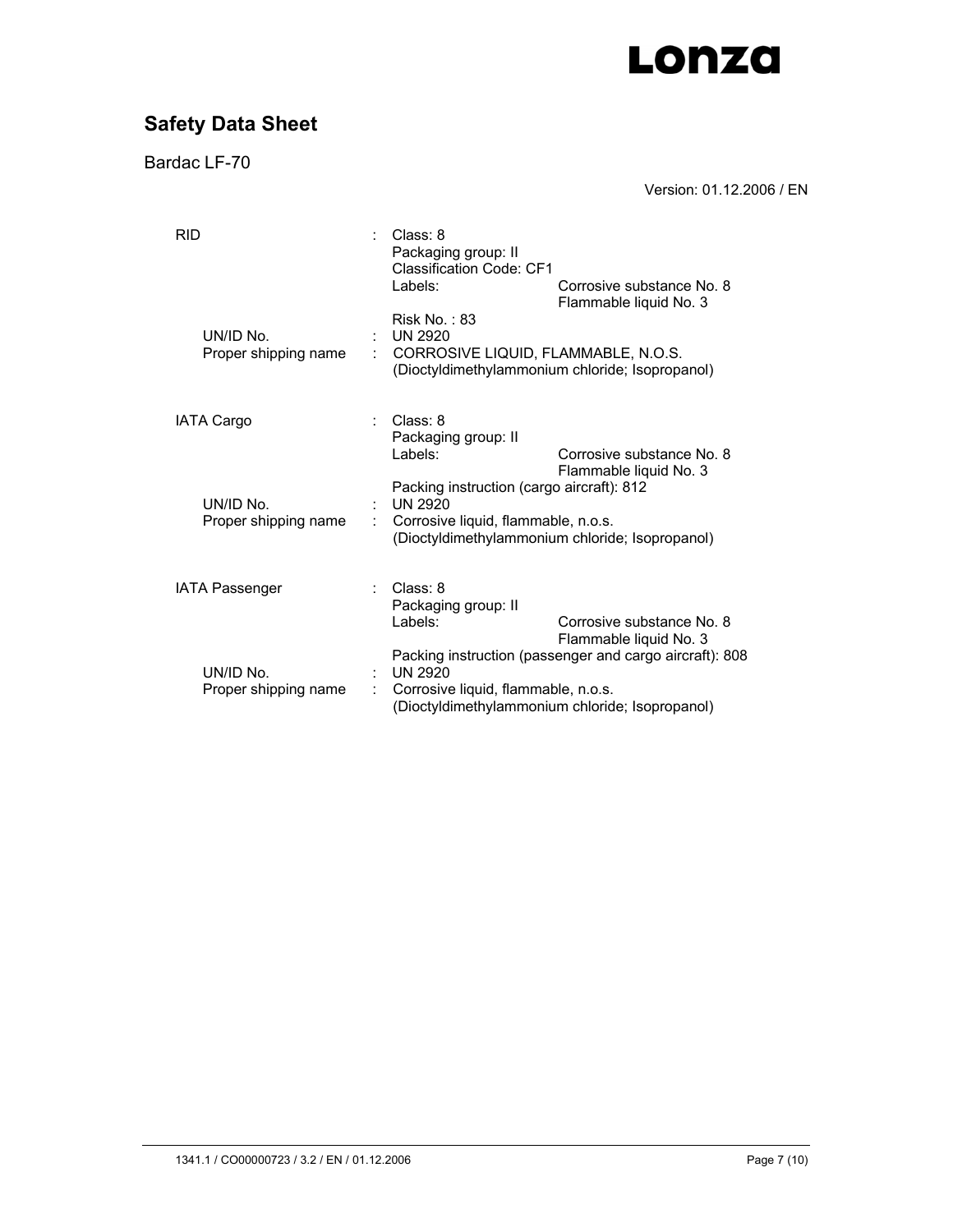# **Safety Data Sheet**

Bardac LF-70

Version: 01.12.2006 / EN

| IMDG-Code |                                   |   | Class: 8<br>Packaging group: II<br>Labels:                              | Corrosive substance No. 8                           |
|-----------|-----------------------------------|---|-------------------------------------------------------------------------|-----------------------------------------------------|
|           |                                   |   | $EmS: F-E$ , S-C                                                        | Flammable liquid No. 3                              |
|           | UN/ID No.<br>Proper shipping name | ÷ | Marine pollutant: yes<br>UN 2920<br>CORROSIVE LIQUID, FLAMMABLE, N.O.S. | (Dioctyldimethylammonium chloride; Isopropanol)     |
|           | 49 CFR                            |   | Class: 8<br>Packaging group: II<br>l abels:                             | Corrosive substance No. 8<br>Flammable liquid No. 3 |
|           | UN/ID No.<br>Proper shipping name |   | <b>UN 2920</b><br>Corrosive liquids, flammable, n.o.s.                  | (Dioctyldimethylammonium chloride; Isopropanol)     |
| TDG       |                                   |   | Class: 8<br>Packaging group: II<br>Labels:                              | Corrosive substance No. 8<br>Flammable liquid No. 3 |
|           | UN/ID No.<br>Proper shipping name |   | <b>UN 2920</b><br>CORROSIVE LIQUID, FLAMMABLE, N.O.S.                   | (Dioctyldimethylammonium chloride; Isopropanol)     |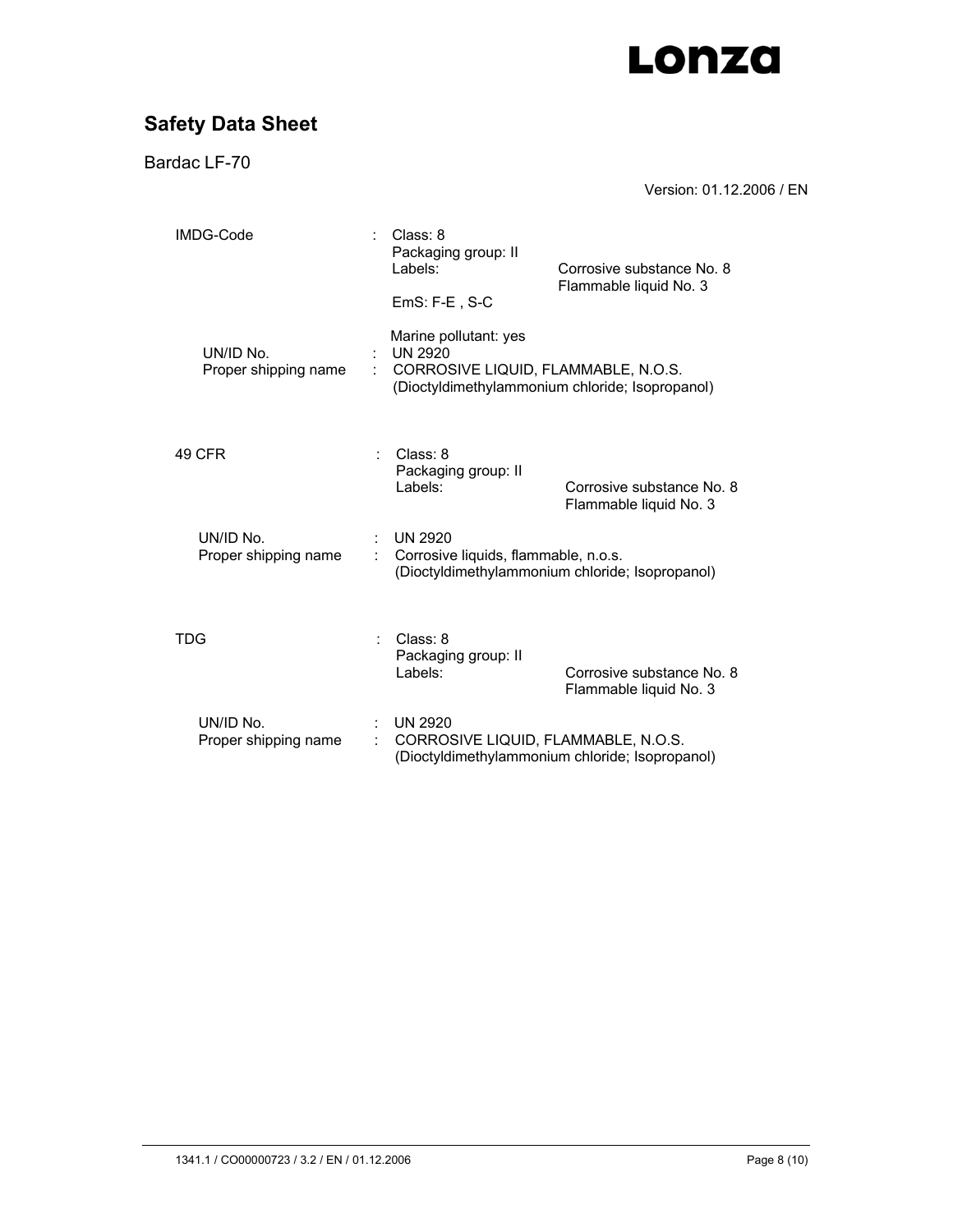# **Safety Data Sheet**

Bardac LF-70

Version: 01.12.2006 / EN

| 15. Regulatory information                                                                       |                                                    |                                                                                                                                                                                                                                                                                                                                                                                                                                                                                                                          |  |
|--------------------------------------------------------------------------------------------------|----------------------------------------------------|--------------------------------------------------------------------------------------------------------------------------------------------------------------------------------------------------------------------------------------------------------------------------------------------------------------------------------------------------------------------------------------------------------------------------------------------------------------------------------------------------------------------------|--|
| Additional advice                                                                                |                                                    | Classification and labelling according to Directive 1999/45/EC.                                                                                                                                                                                                                                                                                                                                                                                                                                                          |  |
| Symbol(s)                                                                                        |                                                    | Corrosive<br>Dangerous for the                                                                                                                                                                                                                                                                                                                                                                                                                                                                                           |  |
|                                                                                                  |                                                    | environment                                                                                                                                                                                                                                                                                                                                                                                                                                                                                                              |  |
| R-phrase(s)                                                                                      | R10:<br>R22:                                       | Flammable.<br>Harmful if swallowed.<br>R34: Causes burns.<br>R50: Very toxic to aquatic organisms.                                                                                                                                                                                                                                                                                                                                                                                                                       |  |
| S-phrase(s)                                                                                      | S16:<br>S26:<br>S28:<br>S36/37/39:<br>S45:<br>S61: | Keep away from sources of ignition - No smoking.<br>In case of contact with eyes, rinse immediately with plenty of<br>water and seek medical advice.<br>After contact with skin, wash immediately with plenty of soap<br>and water.<br>Wear suitable protective clothing, gloves and eye/face<br>protection.<br>In case of accident or if you feel unwell, seek medical advice<br>immediately (show the label where possible).<br>Avoid release to the environment. Refer to special<br>instructions/safety data sheets. |  |
| <b>National legislation</b><br>Water contaminating class : WGK 2: water endangering<br>(Germany) |                                                    |                                                                                                                                                                                                                                                                                                                                                                                                                                                                                                                          |  |

## **16. Other information**

| Other regulations | The components of this product are reported in the following |
|-------------------|--------------------------------------------------------------|
|                   | inventories: EINECS, TSCA.                                   |